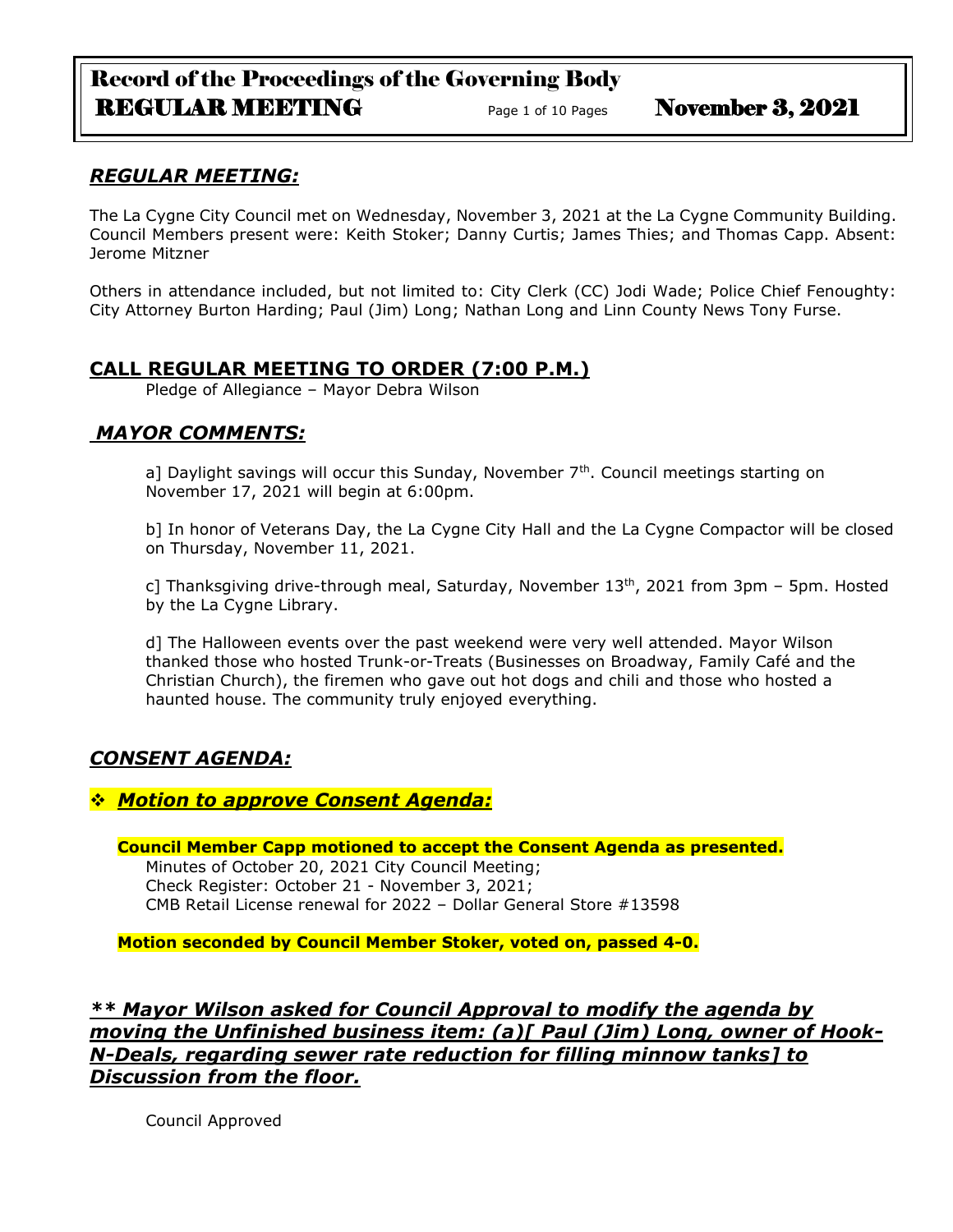# Record of the Proceedings of the Governing Body REGULAR MEETING Page 2 of 10 Pages November 3, 2021

# *DISCUSSION FROM THE FLOOR:*

Paul (Jim) Long, new owner of Hook N Deals, addressed the Council about reducing the sewer rate for the water used to fill the minnow tanks since it is drained by a hose outside and not down the sewer. Council Member Curtis asked how much metered water was used to fill the tanks. Jim Long indicated the meter amount was approximately 1,000 to 1,500 for the tanks according to the prior owner. The Council reviewed the current rates for sewer which includes \$15.38 base rate, \$3.59/1,000 gallon and \$20 debt service fee. The Council indicated policy would need to be developed for all commercial businesses if the they were to consider a reduction in the sewer rate. Discussion was held regarding larger businesses who used much greater amounts of water were not given any reduction to their sewer rates for water that did not go down the sewer (e.g. watering piles for dust, gardening, washing equipment). The Council thanked the Longs' for attending the meeting but at this time they would not issue a reduction for the sewer. Nathan Long inquired about concerns with the water meter after two months of over 10,000 gallons of usage. CC Wade advised the Council that public works has been monitoring the meter for the past week or so. If the owner of the property would like to have the meter sent in for testing, then they would need to contact city hall in order to proceed.

# *SPECIAL PROJECTS:*

## *WATER PLANT SETTLING POND PROJECT (MIDWEST ENGINEER GROUP/STARBUCK TRUCKING, LLC)*

Contracts were signed, performance and payment bonds have been received, Notice to Proceed was dated November 1, 2021 and signed. Number of days to achieve substantial completion is 120 days.

## *SEWER REHABILITATION PROJECT (BG CONSULTANTS)*

Greg Grant plans to complete survey of right of way, set pins and flags, weather permitting.

Paul Owings, BG Consultants, will set up a meeting with PWS Nasalroad and CC Wade for the middle of November 2021.

## *STREET PROJECT – KDOT CCLIP PROJECT AT KS HWY 152 AND INDUSTRIAL ROAD (BG CONSULTANTS)*

Project scheduled for March 2022.

Killough Construction completed the asphalt patch at KS Highway 152 and Industrial Rd. Council Member Capp commented on a job well done by Killough. Council Member Capp indicated the patch could not go down 6" due to the culvert pipe so Killough plated over the culverts.

## *NEW FIRE STATION/PUBLIC SAFETY BUILDING*

Grant application submission is March 2022. Council Member Capp asked if we were presenting the drawing in the application which included both the fire and police departments. CC Wade indicated that was the plan being submitted for the grant. CC Wade will also research temporary financing since interest rates were so low.

# *REPORTS OF CITY OFFICERS:*

## **CITY ATTORNEY –BURTON HARDING**:

City Attorney Harding has been reviewing the cemetery statutes and ordinances with CC Wade and also working on a letter for the Council for the sewer project. City Attorney Harding hopes to have the Quit Claim Deed signed by the next meeting for the house located at 602 N.  $5<sup>th</sup>$  Street.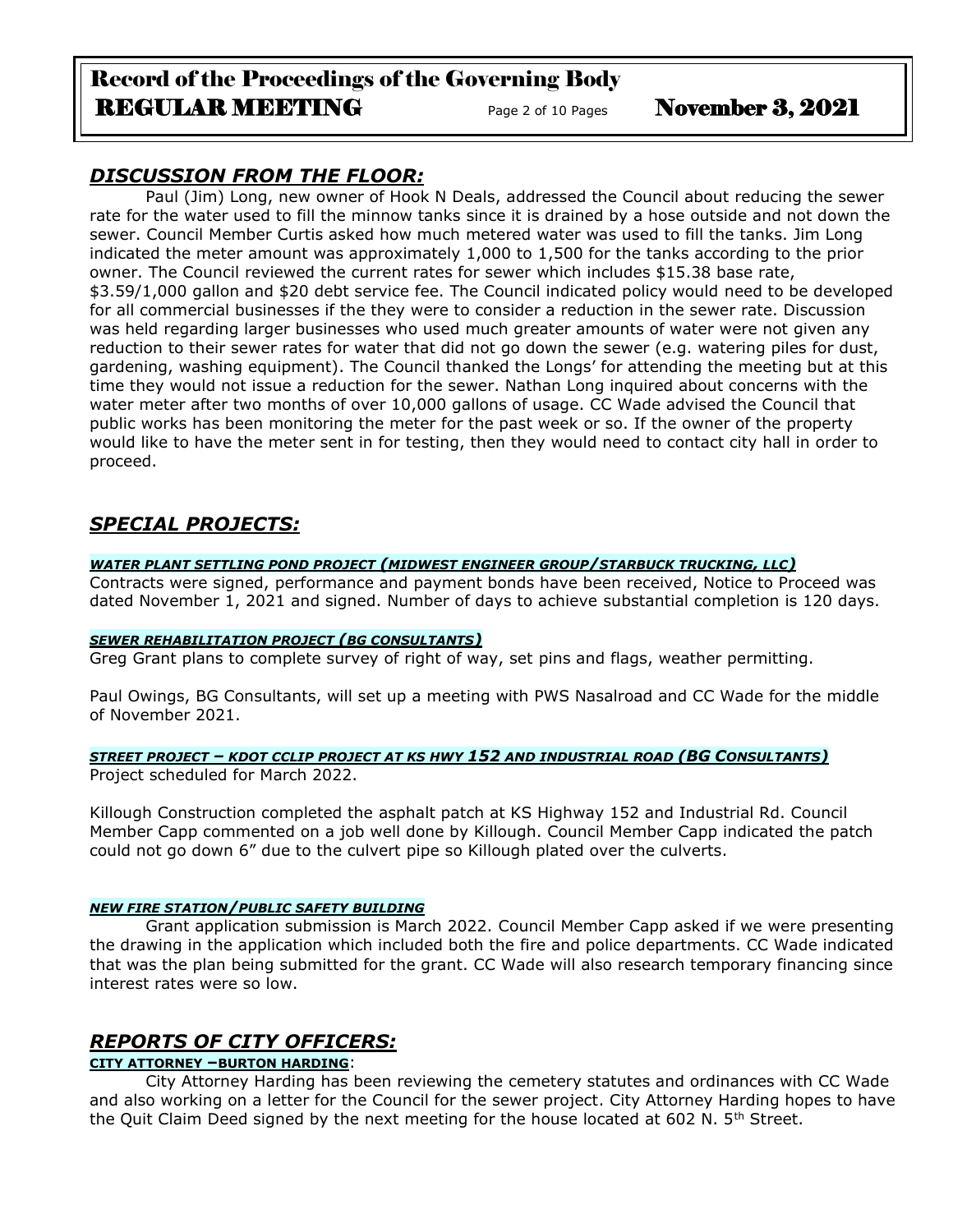### *REPORTS OF CITY OFFICERS:* **CITY ATTORNEY –BURTON HARDING**:

## *EXECUTIVE SESSION:*

## ❖ *Motion*

**Council Member Curtis motioned to go in to executive session for 5 minutes for nonelected personnel matter for an individual employee's performance and will return to the Council table at 7:24 p.m. Motion seconded by Council Member Capp voted on, passed 4-0. 7:19 p.m.** 

Others in attendance included, but not limited to: City Attorney Harding, Police Chief Fenoughty, and CC Wade.

# *OPEN SESSION RESUMED AT 7:24 p.m.:*

## *EXECUTIVE SESSION:*

#### ❖ *Motion*

**Council Member Capp motioned to go in to executive session for 5 minutes for consultation with an attorney for the city which would be deemed privileged in an attorney-client relationship and will return to the Council table at 7:29 p.m. Motion seconded by Council Member Thies voted on, passed 4-0. 7:24 p.m.** 

Others in attendance included, but not limited to: City Attorney Harding and CC Wade.

# *OPEN SESSION RESUMED AT 7:29 p.m.:*

## **CHIEF OF POLICE – TINA FENOUGHTY**

**27 Traffic Stops Conducted**

#### **Citations issued since last meeting**

| Speed School Zone        | Tag Expired     |  |
|--------------------------|-----------------|--|
| Fail to Yield            | No Tag          |  |
| Insurance                | <b>NO DL</b>    |  |
| <b>RR Crossing</b>       | Speed           |  |
| Vicious Dog/RAL/Tag      | Marijuana       |  |
| Drive Violation of Rest. | Paraphernalia 0 |  |

#### **Calls for Service / Reports** – 10/19/2021 thru 11/1/2021

| Animal Complaint - 7      | Traffic Complaints - 2            |
|---------------------------|-----------------------------------|
| Assist Outside Agency - 1 | Criminal Threat - 2               |
| Building Check $-1$       | Citizen Assist CFS / contact - 19 |
| Fingerprints $-1$         | Juvenile Incident $-5$            |
| Check Welfare $-2$        | $911$ Hang-Up- 0                  |
| Follow $Up - 15$          | Theft $-0$                        |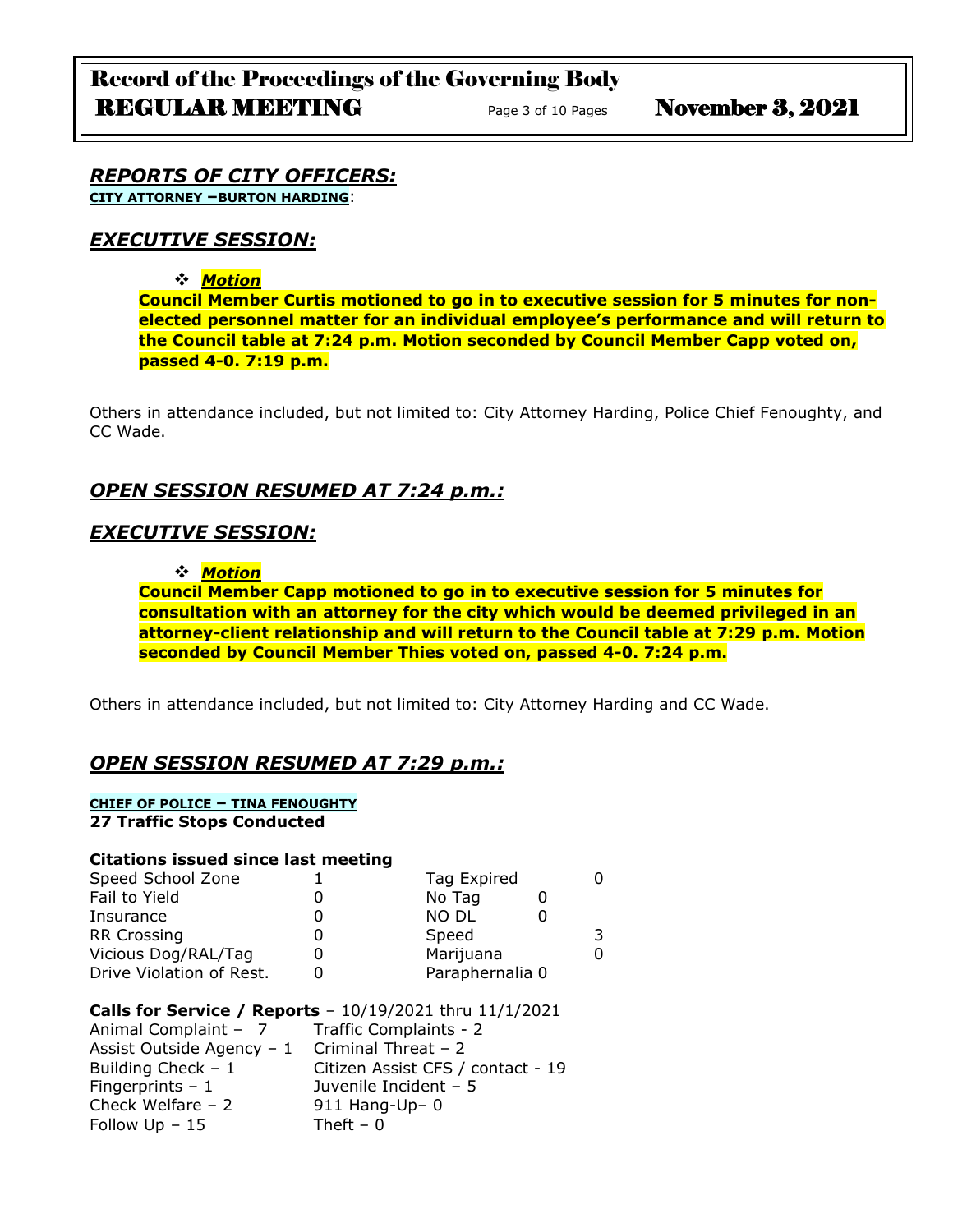# Record of the Proceedings of the Governing Body REGULAR MEETING Page 4 of 10 Pages November 3, 2021

#### *REPORTS OF CITY OFFICERS:* **CHIEF OF POLICE – TINA FENOUGHTY**

| Suspicious Activity - 1  | Vehicle Lockout - 0     |
|--------------------------|-------------------------|
| Disturbance $-1$         | Drug Case-0             |
| Motorist Assist - 1      | Criminal Damage - 0     |
| Non-Injury Accident $-1$ | Civil Stand by $-2$     |
| Suicidal Subject $-1$    | Warrant Attempt - 5     |
| Felony Warrant $-2$      | Misdemeanor Warrant - 0 |

## **Codes**

Will be addressed in Officer Fox Code Report at the next meeting

## **VIN Inspections**- 4 completed

#### **New Business / Information**

Currently maintaining a dangerous dog at the pound pending Nov. 4 court trial.

**Accrued Overtime for Department**: Accrued overtime for last pay period = 11 hours

#### **CODES OFFICER – ALLISON FOX**

Not in attendance

#### **PUBLIC WORKS DEPARTMENT – PUBLIC WORKS SUPERINTENDENT (PWS) DAN NASALROAD**

This report will include tasks outside of our normal day to day duties. Report from 10/20/2021 to 11/03/2021.

#### **Water and Gas:**

## **Committee Discussions**

- Starbucks has removed the concrete today on the condemnation on  $8<sup>th</sup>$  Street;
- Midwest Engineering agreement for water treatment plant;
- Starbucks has started on the pond today;
- Pre-construction meeting for the pond was held last week.

### **Street:**

- Still working on drainage at  $3<sup>rd</sup>$  and Chestnut. Culverts came in today;
- Killough completed the temp repair on Industrial;
- Tires replaced on dumb truck, \$2500;
- Did some repair on N.  $8<sup>th</sup>$  gravel road.

#### **Sewer:**

- East lift station generator is still down, parts are coming from Japan;
- Working with BG Consultants on sewer project. Lift station upgrades;
- Still waiting on new pump for the east lift station;
- Preliminary survey of North 2<sup>nd</sup> Street completed, waiting on report.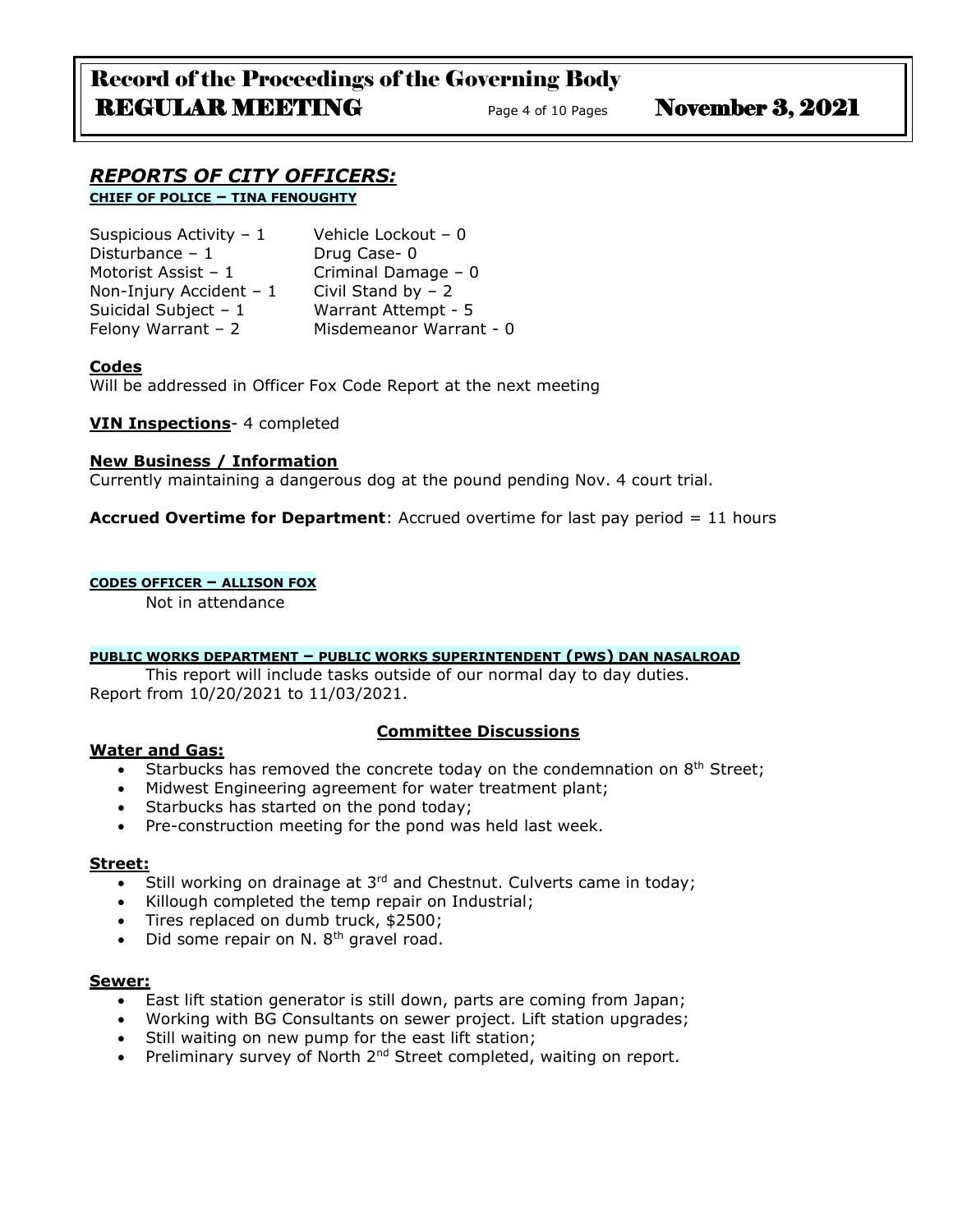### *REPORTS OF CITY OFFICERS CONTINUED:* **PUBLIC WORKS DEPARTMENT – PUBLIC WORKS SUPERINTENDENT (PWS) DAN NASALROAD**

## **Park:**

- Mowing and maintaining park;
- Duane Jeppesen from Quality Pools will be down in the next few weeks to check on pool leak;
- Vandalism at the bathhouse, bathhouse winterized and closed for the season. Council Member Curtis, Park Board member, was not aware something had happened. Chief Fenoughty indicated the stall doors were broken off sometime on Sunday (10/31/2021) evening. Mayor Wilson asked Chief Fenoughty and/or PWS Nasalroad to be sure to reach out to Council Member Curtis and Park Board Chairman Tony Stallings when events such as this happen.

## **Cemetery:**

- Mowing continues;
- Removed a large limb and probably need to have the tree removed. Did damage to three stones.

#### **FIRE DEPARTMENT – FIRE CHIEF DAN NASALROAD**

Halloween cookout went well, ran out of everything rather quick this year.

#### **CITY CLERK – JODI WADE**

Report from 10/21/2021 – 11/03/2021

City Clerk

- Presented Bill Craven with donations received from patrons of the community.
- Prepared employee evaluation packets for the Mayor and department supervisors.
- Met with Trenton Morris, MW Engineering Group and Kevin Starbuck, Starbuck Trucking for a pre-construction meeting for the water settling pond improvement.
- Met with Shelley with Midwest Assistance Program to complete the SEARCH Grant application.
- Set up the "haunted hall" for the Trunk or Treat on Broadway.
- Cleaned up the community building for the November 2 elections.
- Reached out to Double A's Electric on the completion of the electric boxes on the poles.
- Met with Gary Spears regarding the hanging of the Christmas pole light decorations.
- Completed end of month financial reports.
- Completed the cemetery ordinances for Burton Harding to review.
- Follow-up with Greg Grant on the survey pins and flags for the 2<sup>nd</sup> Street/ROW alley.
- Submitted requested documents to IBTS for the upcoming kickoff meeting for the Comprehensive Plan revision.
- Attended the workshop with the City Council, Lincoln Township and Park Board.
- Researched charter ordinances.
- Researched land use maps.
- Researched water treatment plant upgrade projects.
- Reached out to Casey's General Store Corporate office regarding the lot of the old Casey's building.

Overtime Hours for City Hall for the last pay period: 10.75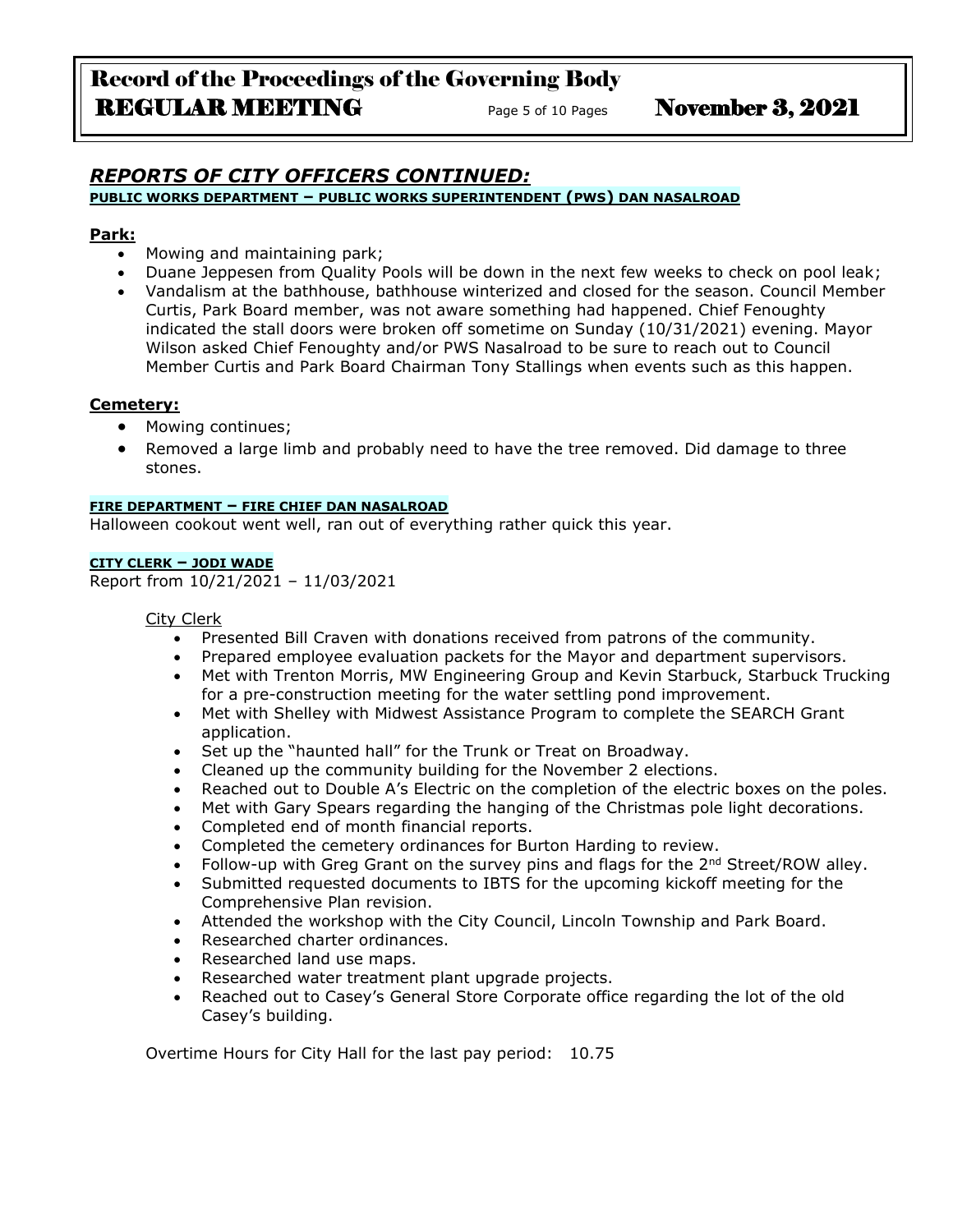# Record of the Proceedings of the Governing Body REGULAR MEETING<br>
Page 6 of 10 Pages November 3, 2021

# *REPORTS OF CITY OFFICERS CONTINUED:*

**CITY TREASURER/COURT CLERK – CONNIE GORE**

- Finished and mailed utility bills;
- Worked on the cemetery project;
- Monthly sewer report complete;
- Citation entries;
- Court prep & emailed judge & Burton;
- Worked with a defendant attorney;
- Finished payroll;
- Entered financials in to Quicken and reconciled;
- Worked on accounts payable.

## *COUNCIL COMMITTEE REPORTS:*

#### *WATER & GAS -*

SEARCH grant to complete a water treatment plant study. Discussed in New Business.

#### *STREET –*

CC Wade has prepared an RFQ for the committee (Jerome Mitzner and Thomas Capp) to review. This RFQ would be issued out to five (5) or six (6) consulting/engineer firms for consideration. Committee has reviewed and is satisfied with the document as presented. Council had no further discussion.

#### ❖ *Motion*

**Council Member Capp motioned to have CC Wade proceed with issuing out the Request for Qualification for the Stormwater Master Plan. Motion seconded by Council Member Stoker voted on, passed 4-0.**

#### *SEWER-*

• None

#### *PARK-*

Council Member Curtis noticed the park was being mowed again today so the grass hasn't fully stopped growing yet.

#### *CEMETERY –*

A draft of Chapter XI. Public property, Article 1. Cemetery regulations. Discussed in New Business.

#### *PUBLIC SAFETY –*

• None

#### *COMMUNITY BUILDING-*

• None

#### *EMPLOYEE RELATIONS & TRAINING*

• None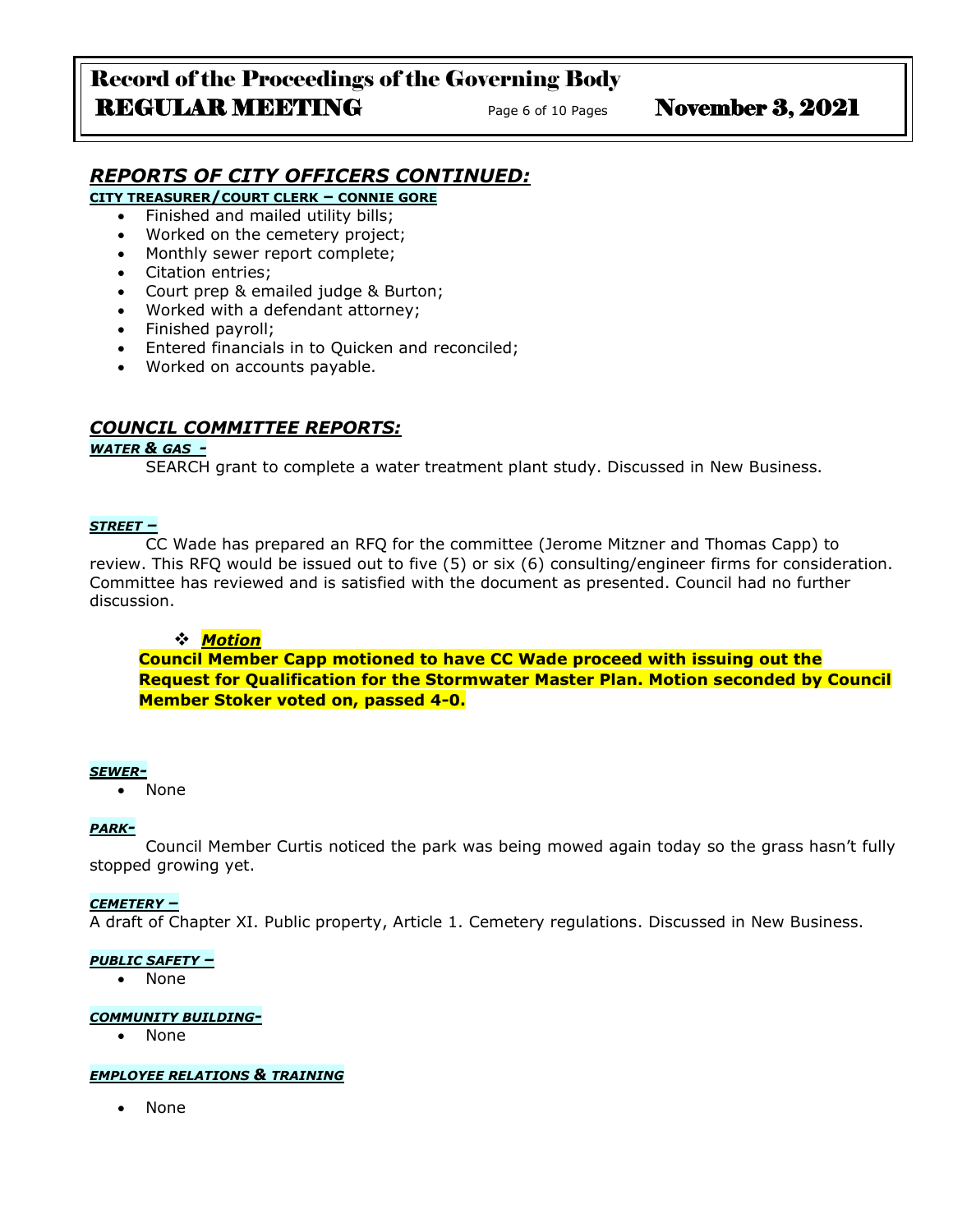# Record of the Proceedings of the Governing Body REGULAR MEETING Page 7 of 10 Pages November 3, 2021

# *SPECIAL COMMITTEE REPORTS:*

*LA CYGNE COMMUNITY PARK BOARD -NONE PLANNING & ZONING COMMISSION (PZC) -NONE CHAMBER OF COMMERCE – NONE EMERGENCY MANAGEMENT - NONE*

# *UNFINISHED BUSINESS:*

a] Paul (Jim) Long and Nicholas Long, owners of Hook-N-Deals, was discussed earlier in the meeting under discussion from the floor.

b] Public Works Laborer 1, Public Works Laborer 2 and Public Works Operator job descriptions were reviewed. Council Member Capp advised CC Wade to swap the role of a Laborer 1 and Laborer 2. Council Member Stoker asked CC Wade to add the pre-employment physical and to put that information along with the drug testing in a bulleted area under description. Council Member Stoker also pointed out adding "high school graduate or equivalent." Discussion was held regarding the benefits. Council Member Capp suggested to have the benefit plan the same for the Laborer 1 and 2. CC Wade will make the modifications prior to the next meeting.

## *NEW BUSINESS:*

### **SURPLUS EQUIPMENT SEALED BIDS FOR THE FOLLOWING ITEMS:**

- i. Bush Hog M546 Front Bucket attachment;
- ii. 1997 Sams Car Hauler 16ft Dual Axel Trailer (VIN:11YUC1924VT000505);
- iii. 2008 Chevy Silverado 1500 Crew Cab 4wd Truck (VIN:2GCEK13CX81317070);
- iv. 2005 Ford F150 2wd Truck (VIN: 1FTRF12W85NB09412)

#### **Bids received:**

| Jim Thompson \$400     | 1997 Sam's Car Hauler Trailer |
|------------------------|-------------------------------|
| \$1,275                | 2008 Chevy Silverado          |
| \$375                  | 2005 Ford F-150               |
| Jerome Moore: \$1,000  | 2008 Chevy Silverado          |
| \$1,000                | 2005 Ford F-150               |
| Doug Barrett: \$1,505  | 2005 Ford F-150               |
| Rodney Benson: \$510   | 1997 Sam's Car Hauler Trailer |
| Dwayne Diediker: \$477 | 1997 Sam's Car Hauler Trailer |
| \$257                  | Bush Hog M546                 |

The Council rejected the low bids for the 1997 Sam's Car Hauler Trailer and Bush Hog M546.

## ❖ *Motion*

**Council Member Capp motioned to accept the \$1,275 bid from Jim Thompson for the 2008 Chevy Silverado 1500 Crew Cab 4wd Truck (VIN#2GCEK13CX81317070). Motion seconded by Council Member Stoker voted on, passed 4-0.**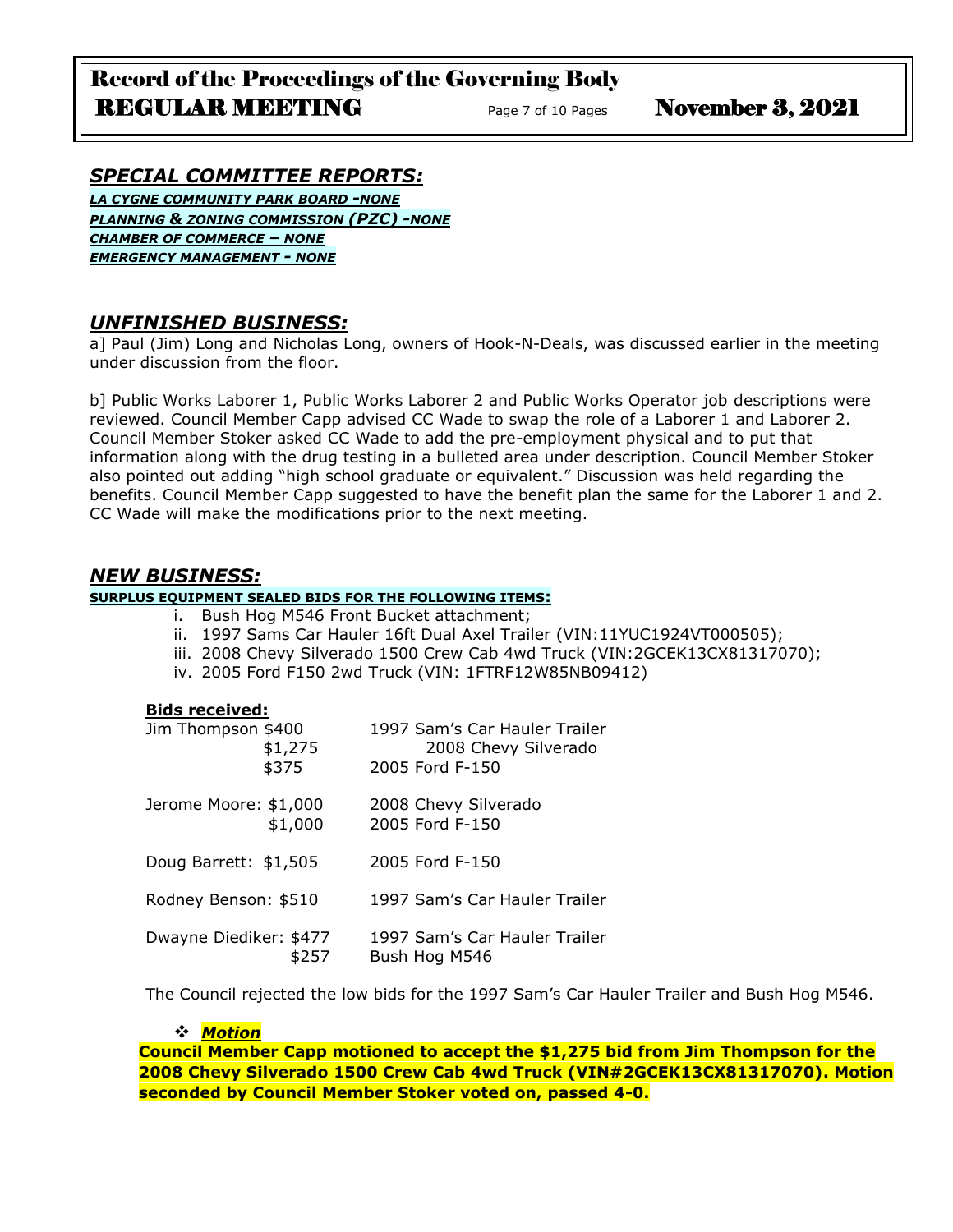### *NEW BUSINESS CONTINUED:* **SURPLUS EQUIPMENT SEALED BIDS FOR THE FOLLOWING ITEMS.**

## ❖ *Motion*

**Council Member Capp motioned to accept the \$1,505 bid from Doug Barrett for the 2005 Ford F-150 2wd Truck (VIN#1FTRF12W85NB09412). Motion seconded by Council Member Stoker voted on, passed 4-0.**

#### **BLUE CROSS BLUE SHIELD HEALTH INSURANCE RENEWAL.**

CC Wade reviewed the Health and Dental Insurance premium for 2022. The insurance premium was up about 4% from 2021.

## ❖ *Motion*

**Council Member Capp motioned to approve to renew the Blue Cross Blue Shield Health Insurance for 2022. Motion seconded by Council Member Stoker voted on, passed 4-0.**

# **ORDINANCE NO. AMENDING AND RESTATING CHAPTER XI, PUBLIC PROPERTY, ARTICLE 1. CEMETERY, SECTION 11-110, OF THE CODES OF THE CITY OF LA CYGNE, KANSAS RELATING TO PERMANENT MAINTENANCE FUND,**

## **OAK LAWN CEMETERY.**

CC Wade reviewed the Ordinance with the Council. Further discussion was held regarding the permanent maintenance fund. Council Member Curtis had concerns regarding the potential expenditure of the cemetery funds if they weren't in a permanent maintenance fund or reserve. CC Wade asked the Council what their intentions were for the funds in a reserve or permanent maintenance fund. She also asked how much they felt was necessary to keep in the reserve. Council Member Stoker discussed setting a limit the reserve could not go below or a cap. City Attorney Harding addressed changing the wording to "Repeal" the section to clearly remove it and then pass the ordinance which is replacing the entire cemetery chapter. CC Wade will make the necessary revisions for the next meeting.

#### **ORDINANCE NO. REPLACING CHAPTER XI. PUBLIC PROPERTY, ARTICLE 1. CEMETERY OF THE CODES OF THE CITY OF LA CYGNE KS.**

Postponed to the next Council meeting.

#### **SEARCH GRANT APPLICATION PAPERWORK FOR AN ANALYSIS OF THE WATER TREATMENT PLANT BY MIDWEST ENGINEERING GROUP, LLC. TOTAL COST FOR THE ANALYSIS IS \$33,500. SEARCH GRANT IS FOR UP TO \$30,000.**

CC Wade reviewed the documents, which consisted of: KS 1780 Guide 03a, KS 1780 Guide 04a, KS 1780 Guide 05, KS 1780 Guide 11 and KS 1780 Guide 25.

## ❖ *Motion*

**Council Member Capp motioned to approve for CC Wade to proceed with the SEARCH Grant application. Motion seconded by Council Member Stoker voted on, passed 4-0.**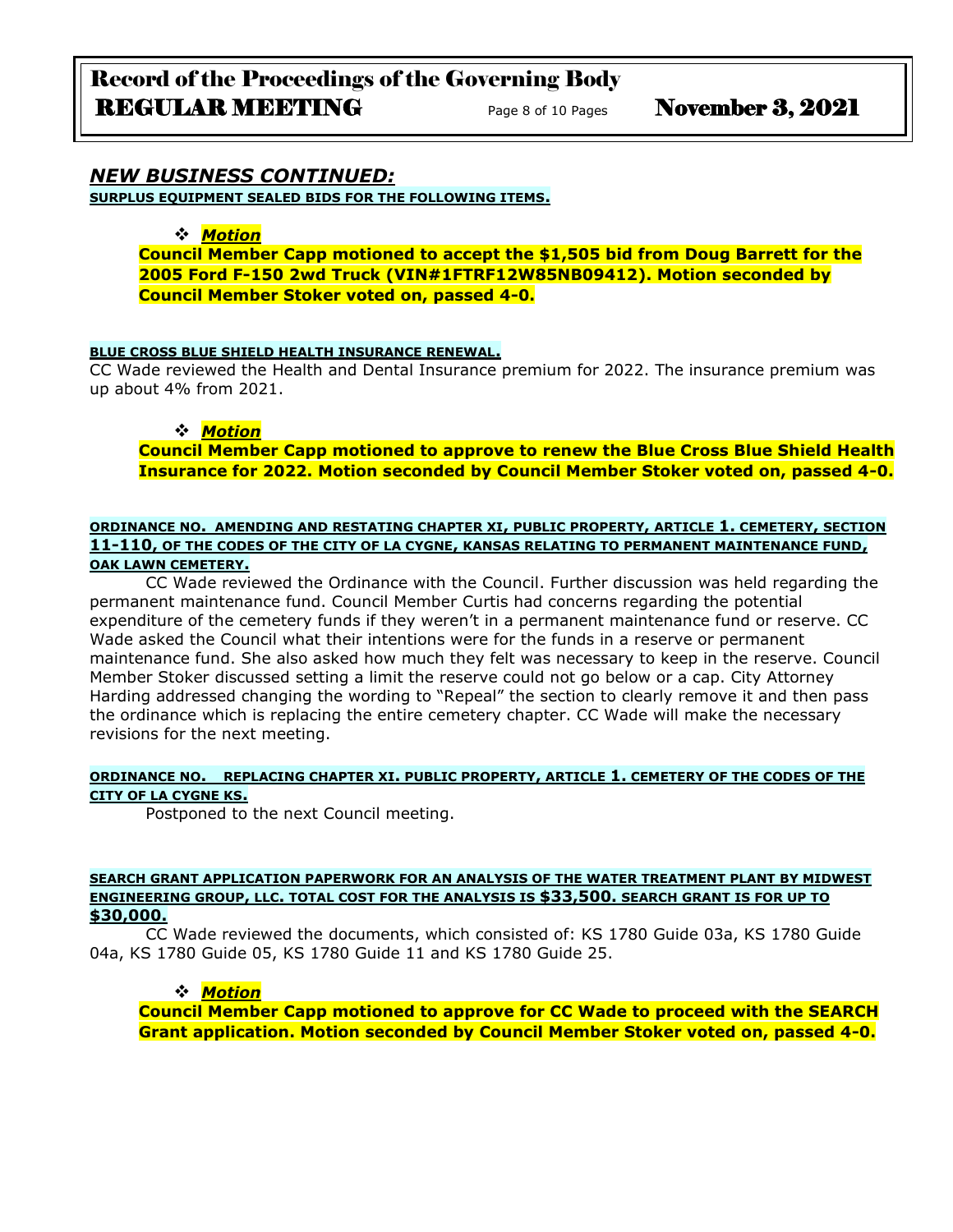# Record of the Proceedings of the Governing Body REGULAR MEETING Page 9 of 10 Pages November 3, 2021

**GWORKS ANNUAL LICENSE FEE FOR SIMPLE CITY DESKTOP FINANCIAL ACCOUNTING AND PRODUCT SUPPORT AGREEMENT FEE FOR THE TERM STARTING 01/01/2022 AND ENDING 12/31/2022 IN THE AMOUNT OF \$5,529.95.**

❖ *Motion* 

**Council Member Capp motioned to approve the annual gWorks annual license for Simple City Desktop financial accounting and product support agreement for the term starting 01/01/2022 and ending 12/31/2022. Motion seconded by Council Member Stoker voted on, passed 4-0.**

# *EXECUTIVE SESSION:*

## ❖ *Motion*

**Council Member Capp motioned to go in to executive session for 10 minutes following a 3-minute break for consultation with an attorney for the city which would be deemed privileged in an attorney-client relationship and will return to the Council table at 8:44 p.m. Motion seconded by Council Member Capp voted on, passed 4-0. 8:31 p.m.** 

Others in attendance included, but not limited to: City Attorney Harding and CC Wade.

# *OPEN SESSION RESUMED AT 8:44 p.m.:*

# *EXECUTIVE SESSION:*

## ❖ *Motion*

**Council Member Capp motioned to go in to executive session for 10 minutes for consultation with an attorney for the city which would be deemed privileged in an attorney-client relationship and will return to the Council table at 8:55 p.m. Motion seconded by Council Member Capp voted on, passed 4-0. 8:44 p.m.** 

Others in attendance included, but not limited to: City Attorney Harding and CC Wade.

# *OPEN SESSION RESUMED AT 8:55 p.m.:*

## *RECESS:*

## ❖ *Motion*

**Council Member Capp motioned for a 5-minute recess while Council Member Curtis and City Attorney Harding meet and will return to the Council table at 9:00 p.m. Motion seconded by Council Member Thies voted on, passed 4-0. 8:55 p.m.**